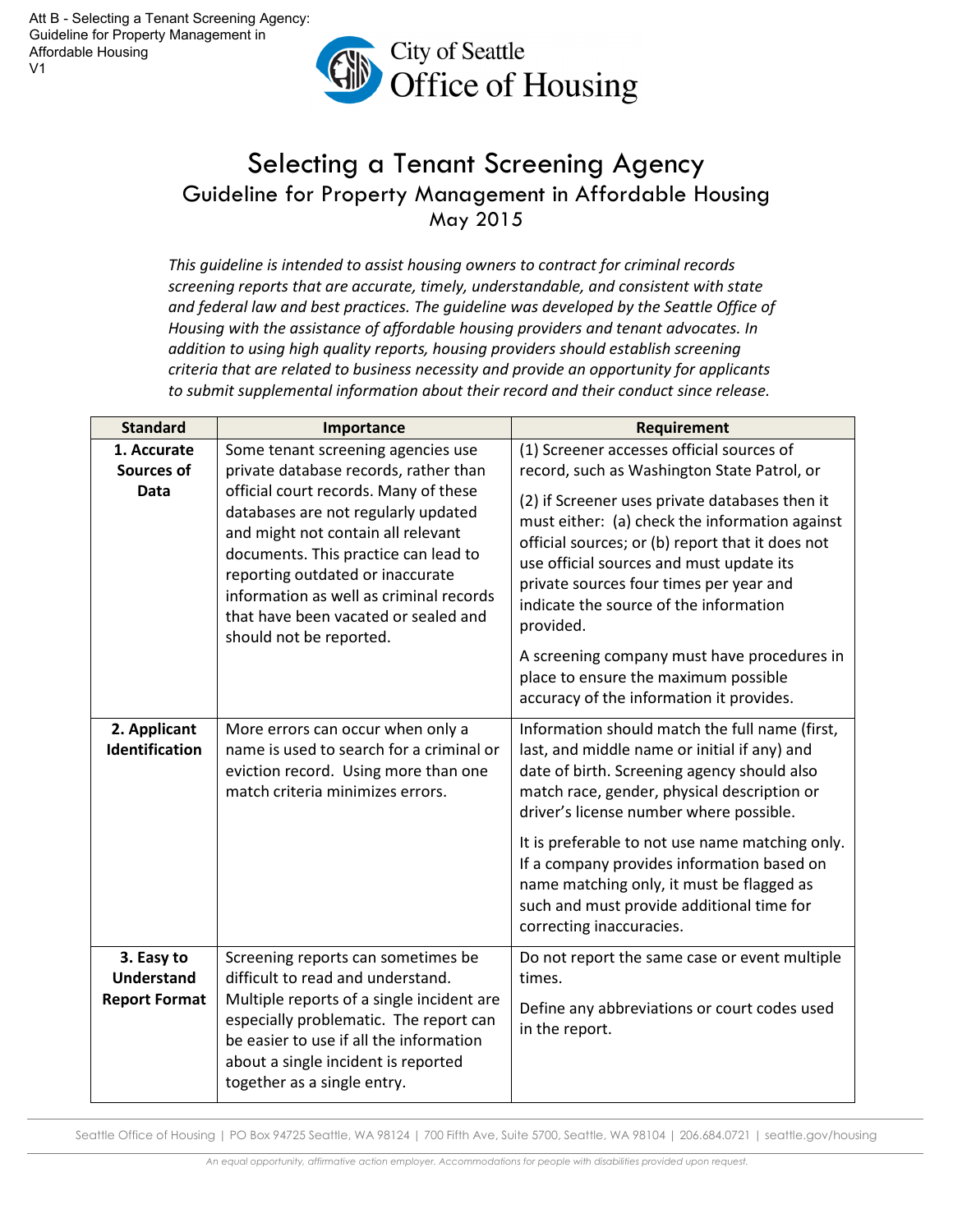| 4. Sufficient<br><b>Opportunity to</b><br><b>Correct</b><br><b>Information</b> | Some studies indicate that material<br>errors in screening reports can occur<br>30%-40% of the time. The process for<br>correcting errors should be clear and<br>accessible with a reasonable response<br>time. Corrections should be sent to the<br>source of the inaccurate information.            | Provide a timely, efficient and accessible<br>process for applicants to correct inaccurate<br>screening reports.<br>If an applicant disputes the accuracy of<br>information contained in the report,<br>investigate and respond within five business<br>days.<br>If an inaccuracy is found, send a corrected<br>report to the housing provider, and send<br>corrections to the source of inaccurate<br>information. |
|--------------------------------------------------------------------------------|-------------------------------------------------------------------------------------------------------------------------------------------------------------------------------------------------------------------------------------------------------------------------------------------------------|---------------------------------------------------------------------------------------------------------------------------------------------------------------------------------------------------------------------------------------------------------------------------------------------------------------------------------------------------------------------------------------------------------------------|
| 5. Pending<br><b>Charges</b>                                                   | Reports should generally follow State<br>law: There is a rebuttable presumption<br>that proceedings are no longer actively<br>pending if more than one year has<br>elapsed since arrest, citation, charge, or<br>service of warrant and no disposition<br>has been entered." RCW 10.97.030(2).        | Report only if one year old or less and no<br>disposition has been entered. If requested by<br>the owner, pending charges for deniable<br>offenses may be reported if three years old or<br>less, but should be flagged if greater than one<br>year old.<br>(See also Section 9, Warrants)                                                                                                                          |
| <b>6. Convictions</b>                                                          | Screening report cannot report<br>convictions older than seven years<br>under state law. RCW 19.182.040                                                                                                                                                                                               | Report only if seven years or less since<br>disposition or release                                                                                                                                                                                                                                                                                                                                                  |
| 7. Vacated<br><b>Convictions</b>                                               | Reports should follow State law: For all<br>purposes, including responding to<br>questions, a person whose conviction<br>has been vacated under this section<br>may state that he or she has never<br>been convicted of that crime. RCW<br>9.06.060(5) (misdemeanors); RCW<br>9.94A.640(3) (felonies) | Do not report vacated or dismissed<br>convictions.                                                                                                                                                                                                                                                                                                                                                                  |
| 8. Juvenile<br><b>Records</b>                                                  | Reports should follow State law:<br>Juvenile records must not be reported<br>if an applicant is 21 years old or older.<br>RCW 19.182.040                                                                                                                                                              | Report only if the applicant is less than 21<br>years old.                                                                                                                                                                                                                                                                                                                                                          |
| 9. Warrants                                                                    | Warrants issued for cases in which a<br>final disposition has been entered are<br>frequently issued for failure to pay legal<br>financial obligations. This differs greatly<br>from warrants issued based on<br>probable cause that an individual<br>committed the offense charged.                   | Report only warrants issued for charges that<br>do not have a final disposition and are seven<br>years or less from the date of issue.<br>Do not report warrants attached to a case for<br>which a final disposition has been entered.                                                                                                                                                                              |